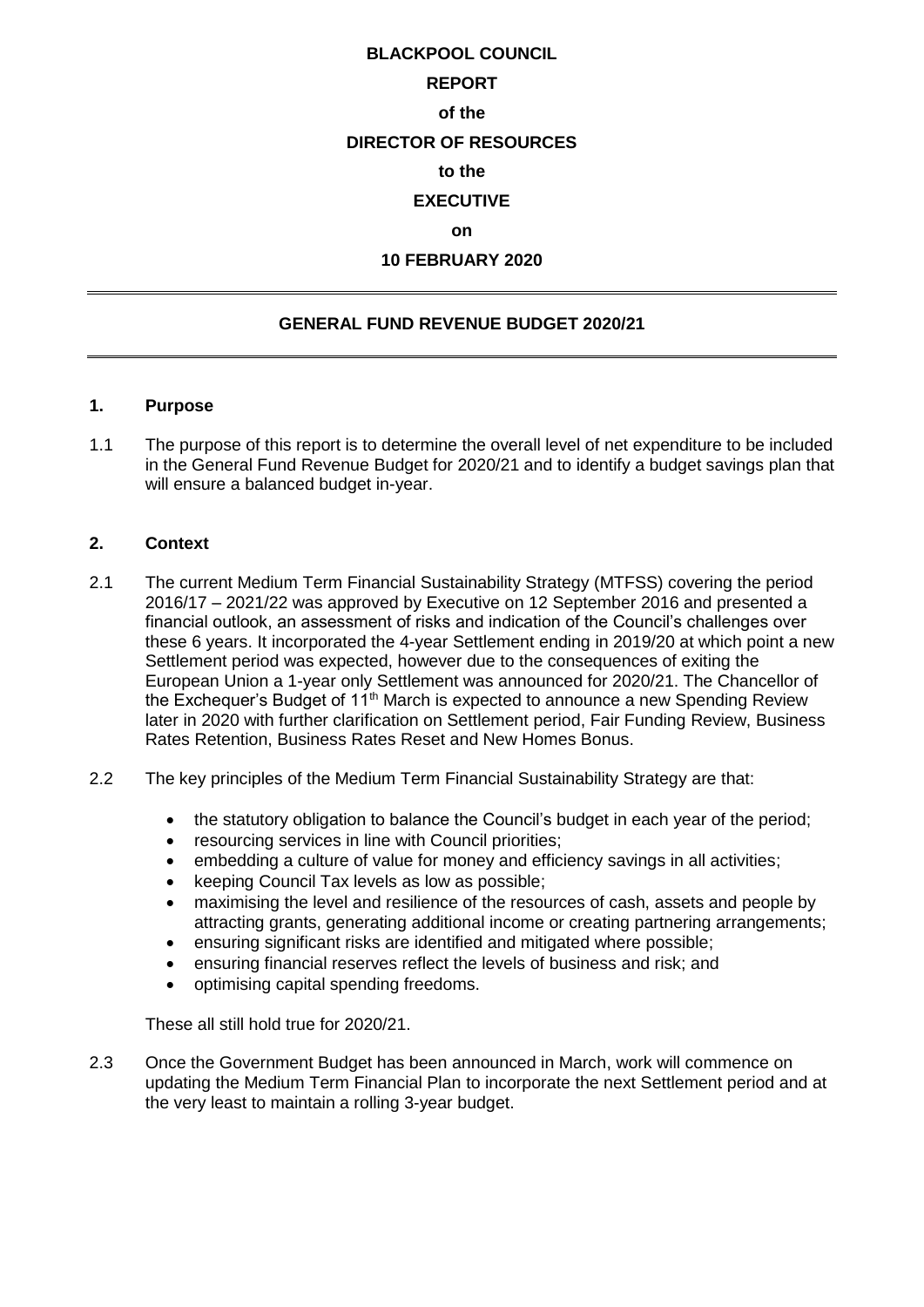## **3. The Local Government Finance Settlement 2020/21**

- 3.1 The Local Government Finance Settlement sets the amount of Central Government funding available to councils. The Secretary of State for Housing, Communities and Local Government announced the Provisional Local Government Finance Settlement for 2020/21 on 20 December 2019. The Final Settlement is expected to be announced in early February 2020 and certainly before 13 February 2020.
- 3.2 The Settlement Funding Assessment (SFA) for Blackpool Council is split between resources received via Revenue Support Grant, an assessment of its share of Business Rates collectable plus a Top-up element from the  $8<sup>th</sup>$  year of the Business Rates Retention Scheme. The Provisional SFA amounts to **£63,300,000** in 2020/21. This compares with the Settlement Funding Assessment in 2019/20 of £62,300,000.
- 3.3 As part of the announcement the 2019/20 Lancashire collaboration for 75% Business Rates Retention Pilots was disestablished reverting Blackpool Council to the former 50% Business Rates Retention system during 2020/21.

### **4. Other Funding 2020/21**

- 4.1 There are several other significant components of Central Government funding, some of which have been rolled into the SFA and some which remain separate specific grants:
- 4.2 New Homes Bonus (NHB) Grant

 The 2020/21 New Homes Bonus allocations have been announced. This funding takes the form of an unringfenced grant which is distributed between local authorities based upon the net growth in housing provision within their areas. The number of years that the scheme is based on is 4 years and the scheme also only rewards growth in homes above a minimum expectation of +0.4% per annum.

The 4-year cumulative figure for 2020/21 has been confirmed as **£266,441** with an in-year element of £65,197. As the roll forward is for one year, with any funding beyond 2020/21 subject to the 2020 Spending Review and potential new proposals, the new allocations in 2020/21 will not result in legacy payments being made in subsequent years based on those allocations.

4.3 Housing Benefit (HB) Admin Grant

 The Housing Benefit subsidy scheme is the means by which local authorities claim subsidy from the Department for Work and Pensions (DWP) towards the cost of administering HB in their local areas. Benefit schemes of rent rebates for tenants of a local authority and rent allowances for private tenants are provided for by the Social Security Contributions and Benefits Act 1992 and the Social Security Administration Act 1992 (as amended). Claimants obtain these benefits by direct application to the authority. Eligibility for, and the amount of, Housing Benefit is determined in all cases solely by the local authority. The Council received Housing Benefit Admin Subsidy grant in 2019/20 of £763,000 and this will be reduced by 2% to **£746,000** in 2020/21.

#### 4.4 Public Health Grant

The transfer of Public Health services and their responsibility to local government from April 2013 brought with it ringfenced grant funding.

On 4 September 2019 the Chancellor of the Exchequer announced that there would be a real terms increase to the Public Health Grant in 2020/21. The Chief Executive of Public Health England has subsequently suggested a 1% real terms growth, equating to a combined increase of 2.84%. Whilst actual allocations have yet to be confirmed,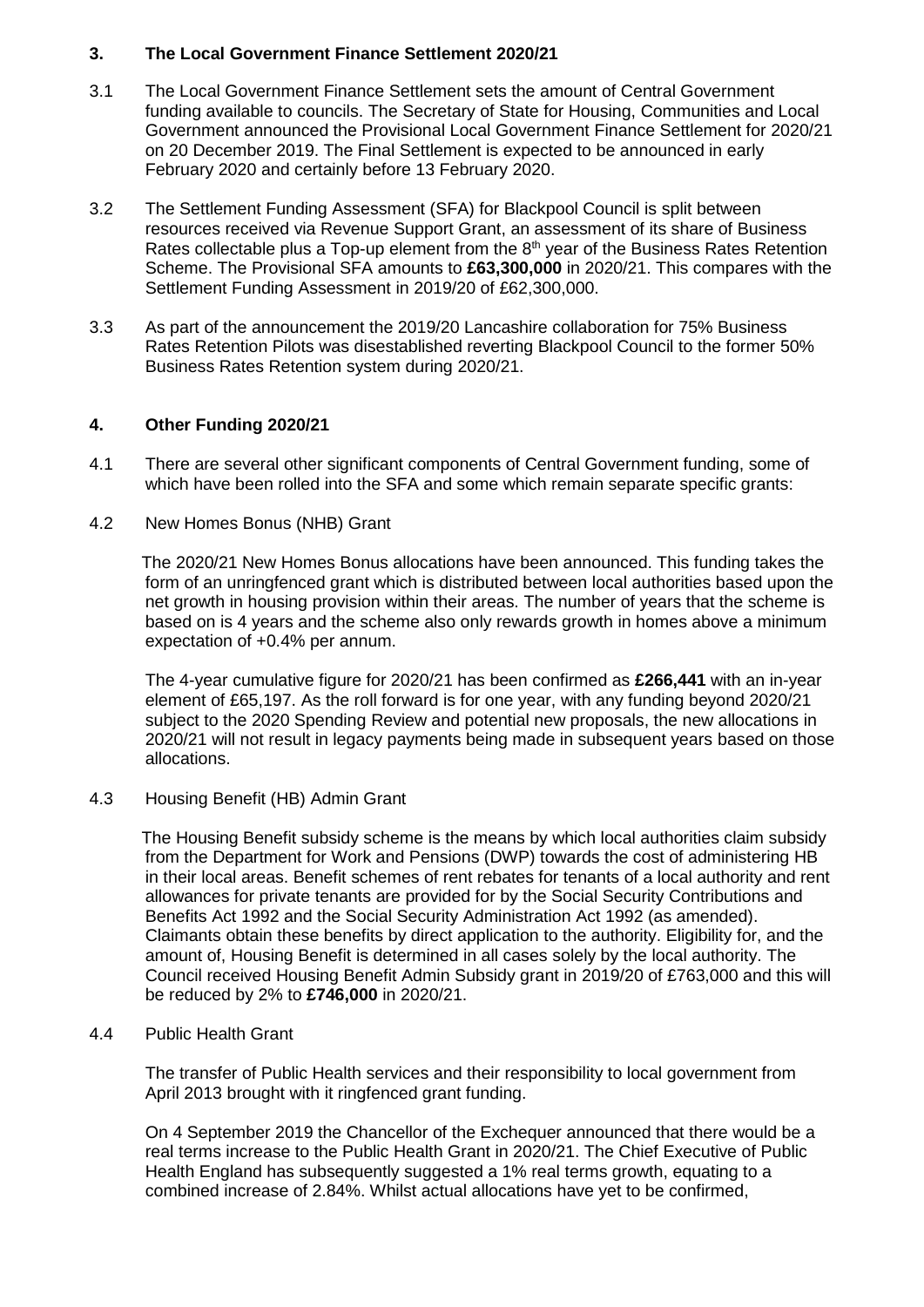Blackpool's allocation for 2020/21 planning purposes is based on this increase and is estimated at **£18,450,524**, a rise of £509,524 from the 2019/20 grant of £17,941,000.

#### 4.5 Better Care Fund (BCF)

The Better Care Fund is a programme spanning both the NHS and local government which seeks to join-up health and care services so that people can manage their own health and wellbeing and live independently in their communities for as long as possible. The aim of the BCF is to improve the lives of some of the most vulnerable people in our society, placing them at the centre of their care and support and providing them with integrated health and social care services, resulting in an improved experience and better quality of life.

In January 2019 the NHS Long-Term Plan was published which outlined several key priorities and improvement targets over the next ten years, one of which is a continued commitment to the BCF and to increase the focus on NHS organisations working with their local partners as 'Integrated Care Systems' (ICSs) to plan and deliver services which meet the needs of their communities.

Blackpool's Health and Wellbeing Board approved a pooled budget of £32.8m in 2019/20 and following the publication of the 'Integration and BCF Planning Requirements' document in spring 2020 the Council will work with Clinical Commissioning Group colleagues to agree the value of the pooled budget for 2020/21.

#### 4.6 Dedicated Schools Grant (DSG)

 The Dedicated Schools Grant (DSG) is paid in support of the local authority's schools budget. It is the main source of income for the schools budget, Early Years and High Needs pupils. Local authorities are responsible for determining the allocation of the grant in consultation with local schools forums. Local authorities are responsible for allocating the Schools Block of the grant to individual schools in accordance with the local schools' funding formula.

The DSG in 2019/20 prior to Academy Recoupment was £113.1m and the provisional allocation for 2020/21 is **£121.1m** whose further allocation has been approved by the Blackpool Schools Forum on 14<sup>th</sup> January. The increase is mainly due to the continued rollout of national formulae for the Schools Block and the High Needs block, both of which have resulted in additional allocations for Blackpool.

#### 4.7 Additional Social Care Funding

 On 4 September 2019, the Chancellor of the Exchequer announced an additional £1bn for adult and children's social care. This funding was allocated to support local authorities to meet rising demand and continue to stabilise the social care system.

Blackpool's allocation for 2019/20 was £1,544,000 and this will increase to **£5,922,000** in 2020/21. It is recommended that in view of the higher spending pressures currently being experienced in Children's Social Care and the recommendations from Ofsted's children's social care services inspection report of 17 January 2019 this funding is directed in full to that service.

Despite the magnitude of this uplift, when combined with the social care precept it represents the joint lowest year-on-year % increase in England alongside Westminster City Council.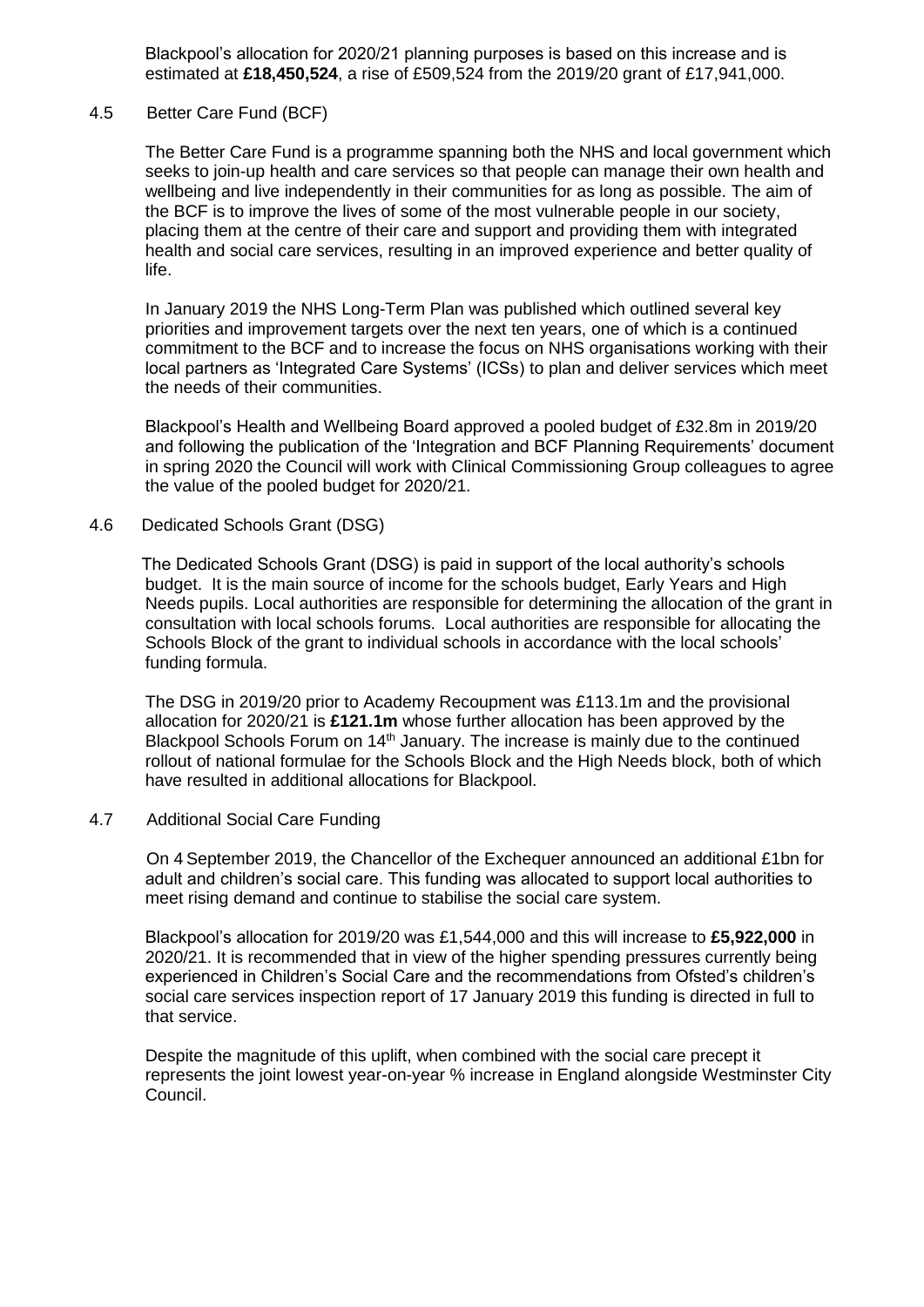## 4.8 Core Spending Power

 The Core Spending Power figures include the SFA, compensation for under-indexing the business rates multiplier, Council Tax, the Improved Better Care Fund, NHB, Rural Services Delivery Grant (not applicable), Transitional Grant (not applicable), Winter Pressures Grant and Social Care Support Grant / Social Care Grant. The table below shows Blackpool's Core Spending Power for 2020/21:

| <b>Core Spending Power</b>                              | 2019/20 | 2020/21 |
|---------------------------------------------------------|---------|---------|
|                                                         | £m      | £m      |
| Settlement Funding Assessment (SFA)                     | 62.3    | 63.3    |
| Compensation for under-indexing the business            | 1.5     | 1.9     |
| rates multiplier                                        |         |         |
| <b>Council Tax Requirement</b>                          | 52.6    | 54.3    |
| <b>Cumulative Adult Social Care Precept Flexibility</b> | 4.2     | 5.5     |
| <b>Improved Better Care Fund</b>                        | 9.7     | 10.6    |
| <b>New Homes Bonus</b>                                  | 0.5     | 0.3     |
| <b>Winter Pressures Grant</b>                           | 0.9     | 0.0     |
| Social Care Support Grant                               | 1.6     | 0.0     |
| <b>Social Care Grant</b>                                | 0.0     | 5.9     |
| <b>Total</b>                                            | 133.3   | 141.8   |
| Change in Provisional Revenue Spending Power            |         | 8.5     |
| Percentage Change                                       |         | $+6.4%$ |

 However, this calculation does not reflect inflationary (pay awards, National Living Wage announcements, non-pay) and demand pressures (see 7.1), which are required to be selffunded.

## **5. Revenue Budget 2019/20 – Projected Outturn**

- 5.1 The summary at Appendix 1 shows the projected adjusted revenue outturn as at month 7 for the current financial year.
- 5.2 Line 24 of this summary shows that it is now estimated that a sum of £7,606,000 will be taken from working balances as at 31 March 2020.

The main areas of budgetary variance are set out below:

|                                                     | £000    |
|-----------------------------------------------------|---------|
| <b>Children's Services</b>                          | 10,104  |
| <b>Strategic Leisure Assets</b>                     | 2,759   |
| <b>Parking Services</b>                             | 759     |
| <b>Concessionary Fares</b>                          | 700     |
| Governance and Partnership Services                 | 277     |
| <b>Communications and Regeneration</b>              | 60      |
| <b>Public Health</b>                                |         |
| <b>Chief Executive</b>                              | (100)   |
| <b>Adult Services</b>                               | (118)   |
| <b>Ward Budgets</b>                                 | (200)   |
| <b>Community and Environmental Services</b>         | (500)   |
| Resources                                           | (549)   |
| <b>Treasury Management</b>                          | (860)   |
| Other                                               | (34)    |
| <b>Net Service Overspendings 2019/20</b>            | 12,298  |
|                                                     |         |
| <b>Net Adjustment from Contingencies / Reserves</b> | (4,692) |
|                                                     |         |
| <b>Net Overspending 2019/20</b>                     | 7,606   |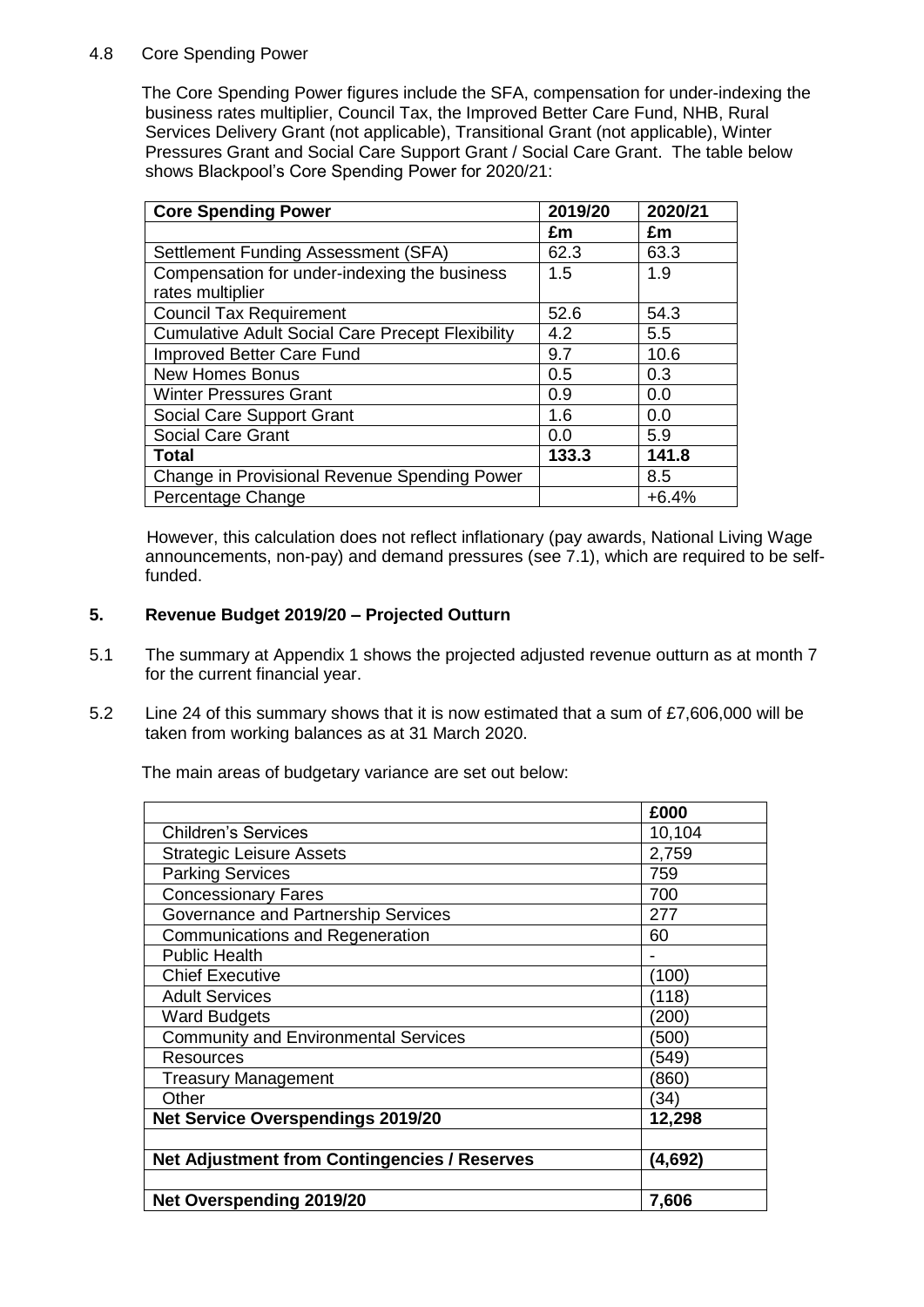- 5.3 The reasons for the overspendings are well documented in the Council's monthly Financial Performance Monitoring reports and recovery plans are under constant review with the most challenging being the required reduction in and de-escalation of Looked After Children in Children's Services. The Scrutiny Committees continuously scrutinise overspending services to seek assurances that effective remedial action is being taken.
- 5.4 In accordance with previous convention any overspendings on service budgets as at 31 March 2020 will be recovered in the following year 2020/21, but this will need to be revisited and reviewed at Provisional Outturn in the context of the exceptional pressures being faced by Children's Services.

## **6. Cash Limited Revenue Budget 2020/21**

- 6.1 There is a statutory requirement upon the Council to set a balanced budget:
	- Section 100 of the Local Government Act 2002 requires local authorities to plan each year's revenue at a level sufficient to meet operating expenses and hence achieve a balanced budget.
	- Section 114 of the Local Government Finance Act 1988 requires the chief finance officer of an authority to report to its Members and external auditor if it appears that the expenditure of the authority incurred (or proposed to incur) in a financial year is likely to exceed the resources available to meet that expenditure.
- 6.2 The cash limit upon the Revenue Budget for 2020/21 is **£142,084,000** (line 25 of Appendix 1 summary). This represents the maximum sum of net expenditure which is sustainable within the resources available.
- 6.3 The base Revenue Budget for next year incorporates the following key assumptions:
	- delivery of the 2019/20 Revenue Budget with Working Balances
	- the full-year effect of demand pressures as at month 07 2019/20
	- internal pay levels to rise by at least 2.0% for the period from 1<sup>st</sup> April 2020 to 31<sup>st</sup> March 2021 and the payment of at least the National Living Wage to all contracted staff
	- the payment of annual increments
	- voluntary 5 days' unpaid leave on average to continue
	- Auto-enrolment based on previous uptakes
	- a non-pay inflation contingency, to address contractual commitments and valid nonpay pressures @ 1.9% (forecast CPI as per Spring Statement 2019)
	- Treasury Management budget predicated on a Base Rate of 1.00% (0.25% above the current Base Rate) with interest rates to remain at low levels
	- the latest estimates of Settlement Funding Assessment
	- the Council fulfils its statutory obligation to balance its budget.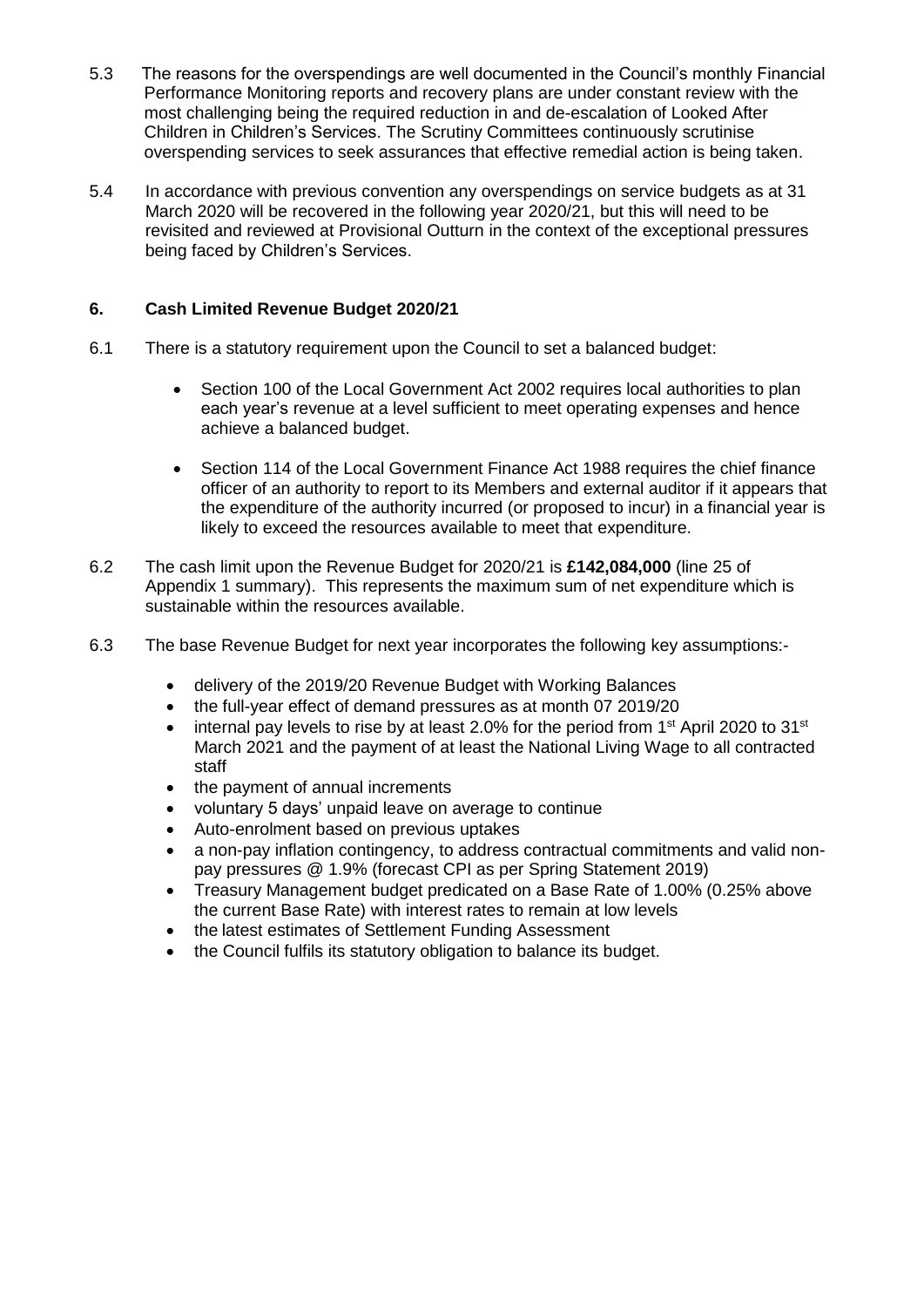# **7. Budget Gap 2020/21 and Methodology for Delivering**

7.1 The budget gap for the next financial year has resulted from the following:

|                                                            | £m    |
|------------------------------------------------------------|-------|
| Pay awards, increments, national insurance and pensions    | 2.88  |
| Non-pay inflation                                          | 1.83  |
| Pressures and growth                                       | 9.15  |
| Developments                                               | 0.19  |
| Reinstatement of non-recurrent savings from previous years | 5.60  |
| and unachieved savings plans                               |       |
| Budget Gap 2020/21                                         | 19.65 |

#### 7.2 Savings Programme

Achieving savings of the scale demanded has required concerted action and consideration of a broad range of initiatives, whilst maintaining strong financial management and budgetary control, addressing any areas of overspending in as timely a manner as practicable, maximising savings and ensuring value for money.

In a departure from the conventional approach of Priority-Led Budgeting, a Savings Programme constituting 7 thematic workstreams has been developed and finessed over the last 4 years:

- i) Technical savings these cover areas such as debt and PFI restructurings, pensions, review of reserves and provisions, use of capital receipts and capital-torevenue transfers and review of Business Rate yield assumptions.
- ii) Income generation and management fees and charges income will continue to be optimised along with returns on business loan investments, Growth and Prosperity initiatives and traded services.
- iii) Procurement and commissioning maximising best value from the market place through an innovating commissioning regime to reduce third-party spend and deliver targeted social value.
- iv) Demand management and self-help initiatives such as the current Channel Shift project work.
- v) Transformational efficiency measures under the direction of the Chief Executive's Corporate Delivery Unit with a focus on 'upstream' prevention.
- vi) Structural reform:
	- internally with Council services being the provider of first choice
	- collaborating and partnering with the Council's own companies (as has already progressed significantly with the adoption of the Companies Governance Framework)
	- across the wider public sector including the Healthier Lancashire & South Cumbria Integrated Care System and One Public Estate
	- with the private and voluntary sectors.
- vii) Service reductions and cuts, which are considered once i) vi) have been exhausted.

This exercise has generated the necessary service budget target savings of **£19.65m** in 2020/21. These are listed at Appendix 2 along with the summary actions required to deliver them. With forecast earmarked reserves of £31.3m as at 31 March 2020 it is deemed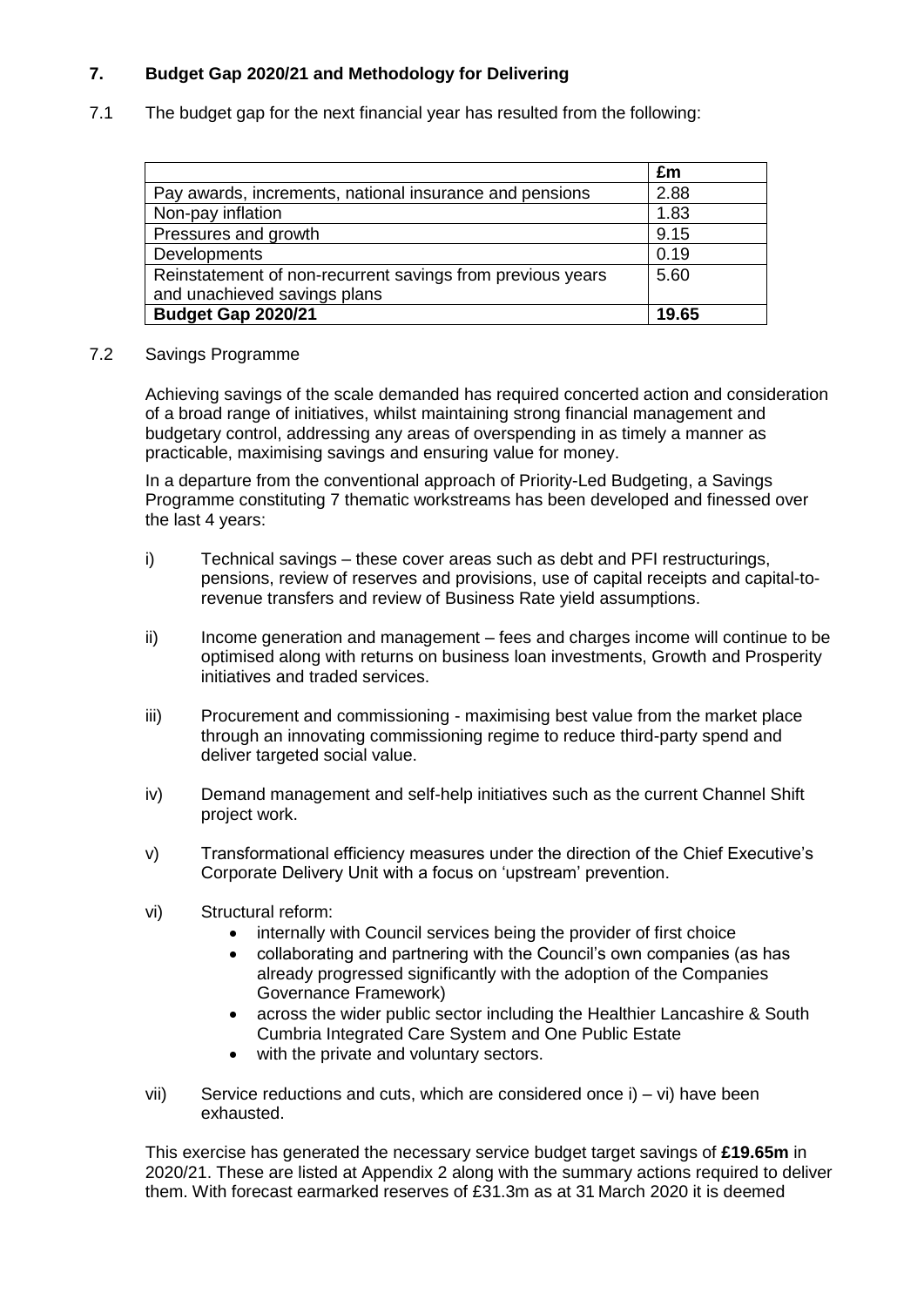reasonable to underwrite the residual budget savings gap of £2.25m from this source as savings proposals continue to be appraised. (The recent launch of CIPFA's Financial Resilience Index showed that Blackpool Council has above average financial standing in comparison with its nearest neighbour authorities.) In view of the late notification of the Provisional Local Government Finance Settlement on 20 December 2020, Budget consultation has started later than usual and a dedicated cross-party Budget Scrutiny Panel is due to meet on 24 February 2020 to undertake an in-depth scrutiny of the proposals.

 In setting realistic budgets for the forthcoming year services will be expected to meet any additional service-specific pressures that may emerge in accordance with the cash limited budgeting regime.

## **8. Other Considerations**

#### 8.1 Staffing Implications

As part of the £19.65m savings target it is anticipated that in the year 2020/21 there will be up to 25 compulsory redundancies and up to 20 voluntary redundancies where it is possible to agree employee requests. In addition there are a further 30 employees in temporary contracts which will come to an end. These staffing reductions will come about as a result of services ceasing, reducing or being reconfigured and delivered differently.

In order to mitigate compulsory redundancies the following action is taken:

- continuation of voluntarily unpaid leave arrangements
- strict controls on external recruitment for all but essential posts that cannot be filled through redeployment or restructuring services
- consideration of applications for early retirement and voluntary redundancy (including a proposal for time limited enhancement for 'At Risk' employees)
- holding vacant posts throughout the year which are subsequently removed resulting in a saving
- encouraging employees to voluntarily reduce their hours of work,
- offering unpaid career breaks and unpaid sabbaticals,
- cessation or limitation of the use of agency staff and casuals,

Where there is a requirement to fill a vacant post employees who are at risk or on notice of redundancy have an opportunity to apply for these vacancies prior to them being advertised Council-wide.

 A comprehensive package of support is on offer to affected employees from a dedicated member of the Council's Employment Adviser team.

 The costs of redundancies have been managed centrally through an earmarked reserve. This reserve has been depleted each year by approximately £1m to cover redundancy payments and associated pension strain if it is required. This reserve is forecast to be £2.6m by March 2020. Since 2016/17 the reserve has been replenished each year from the consequences of the Minimum Revenue Provision (MRP) restructuring, which was approved as part of the 2016/17 Treasury Management Strategy, but 2019/20 was the final year that funds were available from the MRP restructuring to replenish the reserve.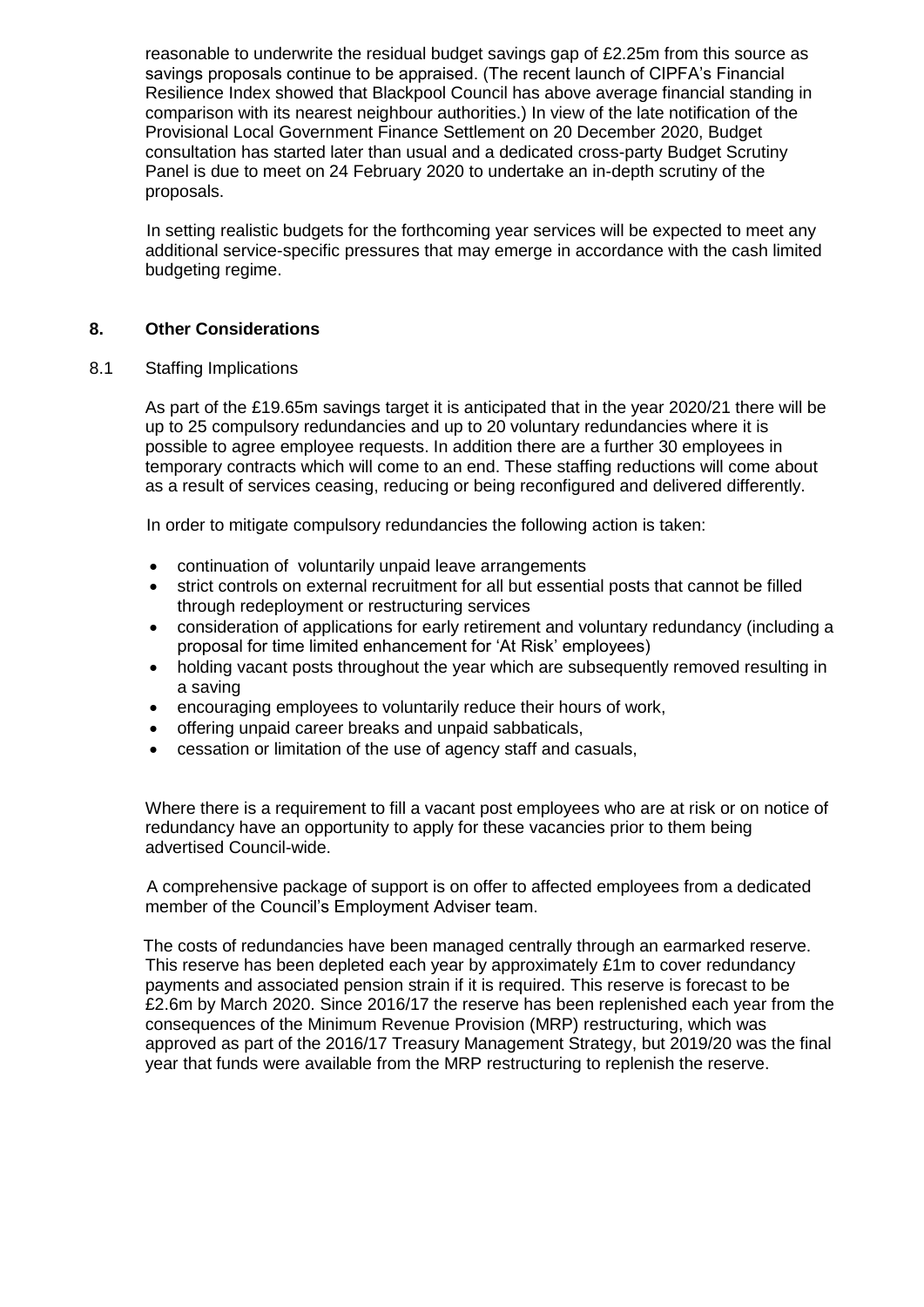#### 8.2 Financial / Economic Context

Together with all other sectors of the national economy, the Council's finances have been affected by the measures being taken to recover from the economic downturn. The Chancellor announced as part of September 2019's Spending Round that making sure the United Kingdom is prepared to leave the European Union was its top priority. The Government stated that it will not be until this has been delivered that clearer and more meaningful forecasts for the economy and public finances can be made, which are now expected in the Spending Review 2020.

The effect of the economic climate continues to impact upon the ability to pay for some and make others more cautious in terms of personal spending. The overall effect will be to make collection of income due to the Council, both Council Tax and fees and charges, more difficult. However, regeneration investment in the town together with its ever improving tourism offer is attracting growing visitor numbers which are bolstering the town's tourism economy.

Interest Rates - The outlook for short-term interest rates is that they will continue at the present historically low levels. Interest receivable on temporary investments will continue at modest levels and debt restructuring opportunities will be kept under continuous review to minimise interest payments.

#### 8.3 Business Loans Fund

The 2019/20 Budget increased the Loans Fund to £200m. Loans are available to businesses across the Fylde coast and strongly linked to growing and safeguarding the local economy. The Council has had approvals and expressions of interest totalling over £111m of loans as at 31 December 2019, although this is offset by repayments made to date. The total amount which has been drawn down so far is £79m net of repayments that have been made. These loans have created / safeguarded 1,299 jobs.

#### 8.4 Equalities Analysis

The Council has a statutory responsibility under equality law, known as the 'Public Sector Duty', to examine and analyse the impacts on equality issues on any decisions it makes. Furthermore, the Council must have due regard to the need to eliminate discrimination, harassment, victimisation and other prohibited conduct, whilst advancing equality of opportunity and fostering good relations between different groups.

The Council adopts a robust approach to equality to assess the possible impact of the current budget proposals. This is in recognition of the often complex effect on service users, staff, citizens and visitors of these decisions.

Where potentially significant equality implications have been identified within the proposals outlined in this report, these are flagged up to decision makers and if appropriate this leads to the commissioning of a full impact review involving data analysis and consultation with service users and others affected.

Each year the Council also assesses the effect of budget reductions on staff diversity issues using a benchmark analysis of the current levels of workforce diversity for each of the key equality strands – Race, Gender, Disability, Age, Religion and Belief and Sexual Orientation.

#### 8.5 Budget Engagement

The Council has undertaken two engagement exercises to seek comments and ideas on the Budget, one aimed at individual residents and staff which attracted 127 responses and the other aimed at stakeholder organisations which received 21. The questionnaires, available at Council building reception points and online, sought views on Council priorities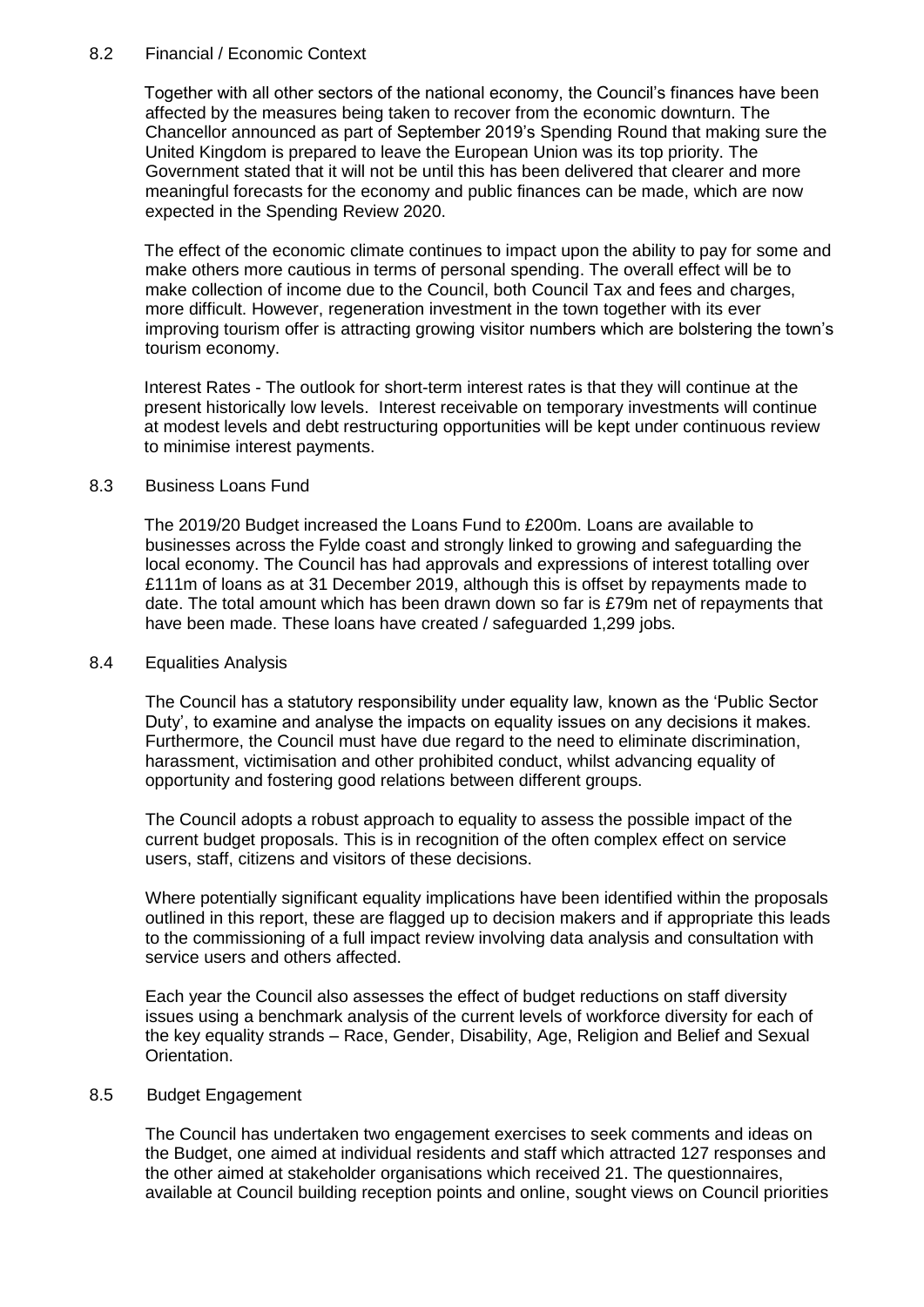and services at a broad level and asked for comments on ways in which the Council could save or generate money.

Respondents to the residents and staff survey (Appendix 3) identified the Household Waste Services Recycling Centre, Adults and Older People Services, and Children and Young People Services as the most important, with residents also identifying Parks and Open Spaces as being of significant importance. Comments received tended to suggest focusing on the efficiency of council structures and management costs, the level of overspend in Council departments and capital expenditure.

The stakeholder survey (Appendix 4) had a slightly different focus with respondents being asked for comments rather than rating the importance of services. Respondents called for a focus on value for money in service delivery, continuing to allow people to access services through non-digital routes, to adopt collaborative working practices and for the Council to offer funding and support to community groups that help communities to do more to help themselves. Some respondents raised concerns that cuts in the Council's Budget would increase service demand and affect the viability of organisations delivering contracts for the Council.

Having considered these comments during the process of formulating the Budget, the Council will formally consult relevant parties on proposals where any significant changes or impacts may arise.

## **9. Capital Expenditure**

- 9.1 The Council's Capital Programme for 2020/21 2022/23 is also to be considered in a separate report to this Executive meeting. Debt financing costs for the capital programme have been included in the Revenue Budget on the basis of the indicative borrowing allocations received from Government and any Prudential borrowings.
- 9.2 The size and value of the capital programme is set in accordance with those allocations plus any available external grants, Prudential borrowing schemes (for which the costs are to be separately funded from service budgets), capital receipts and revenue contributions. Schemes being financed by Prudential borrowing continue to require specific approval of the Executive.
- 9.3 Future revenue costs of capital schemes will also have to be contained within existing bottom-line budgets, except where provision has specifically been agreed in advance.

## **10. Working Balances and Reserves (and in the Context of Children's Services)**

- 10.1 Section 25 of the Local Government Act 2003 imposes a duty upon the Council's statutory finance officer to report on the robustness of the estimates and the adequacy of reserves.
- 10.2 The proposed Budget for 2020/21 is underpinned and reinforced by Council-wide risk management and robust budget setting and monitoring processes.
	- Risk Management Risk management processes are embedded across the Council. A strategic risk register is maintained and a Corporate Risk Management Group meets quarterly to review the risks contained in the register. The strategic risk register identifies the key risks facing services in the delivery of Council priorities and which are scrutinised regularly by the Audit Committee. In addition, the recommendation concerning the level of the general working balances included in this Budget is itself a product of a risk-based assessment.
	- Budget Setting Accountancy staff work with budget holders to comprehensively review all budgets on an annual basis. The budgets set are cash limited. Instances of unavoidable growth, service demand pressures and new developments are identified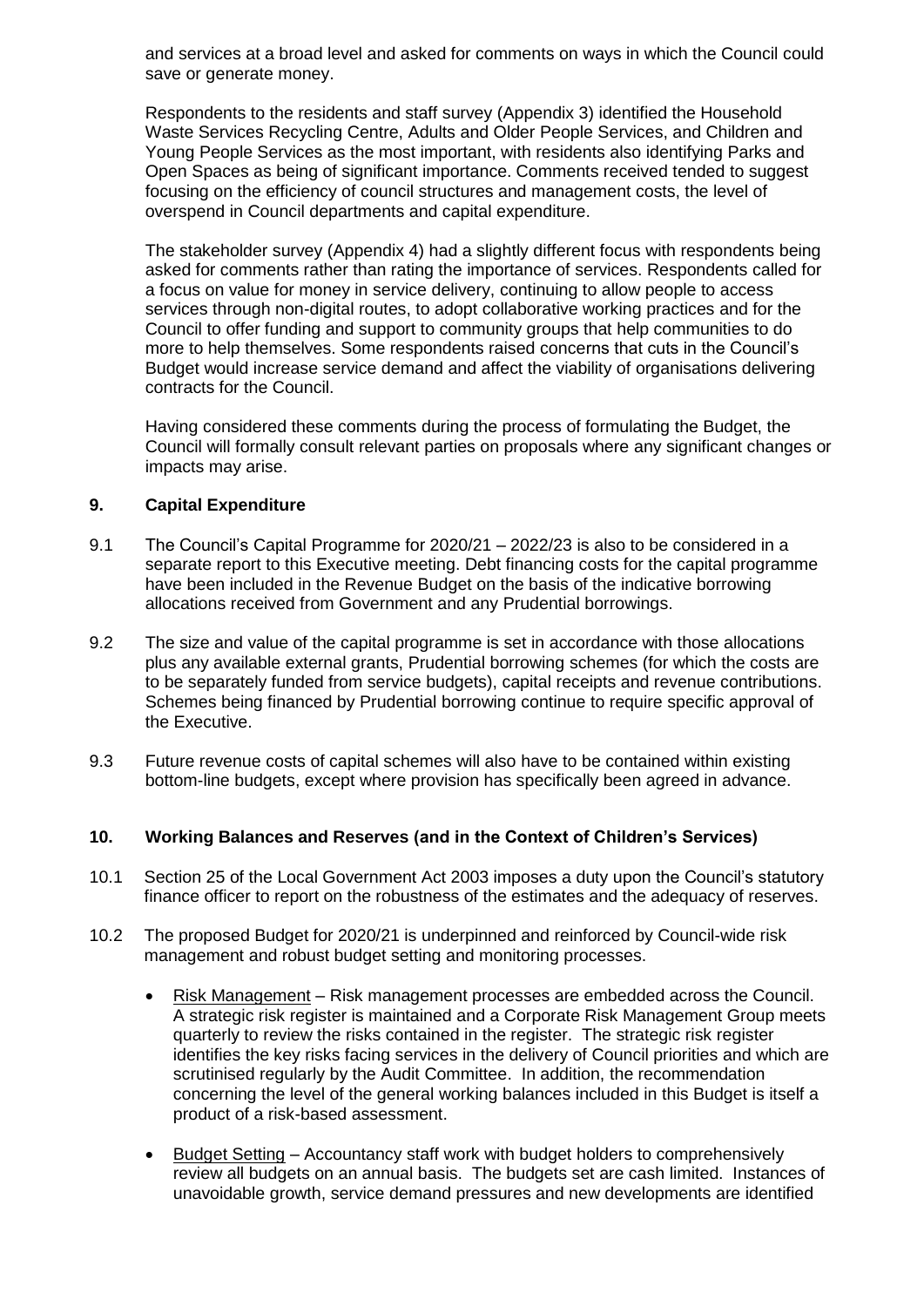and scrutinised as part of the budget process, together with other issues such as meeting new legislative requirements and statutory obligations.

- Budget Monitoring Monitoring is carried out on a monthly basis with effect from month zero and highlights any significant variances and areas of risk, both for current and future years, with regular reports being presented to the Executive and Scrutiny Committees. This provides an opportunity to take action to mitigate such variances. Bearing in mind the importance of successfully delivering budget savings in the current financial year, detailed monthly reports on progress in achieving savings have been reported to the Corporate Leadership Team.
- 10.3 Under a Local Authority Accounting Panel Code of Practice (LAAP) issued in November 2008 the establishment of and transfers to/from reserves are subject to the approval of the Council's statutory finance officer. The Council's reserves are continuously reviewed to ensure that they remain at an appropriate level.
- 10.4 In addition to the Council's general working balances a number of specific revenue reserves have been established to cover specific risks and uncertain commitments. Without these specific reserves the Council's general working balances would need to be set at a higher level. Taking into account specific reserves it is the opinion of the Council's statutory finance officer that the Council should continue to plan for a level of general working balances of **£6m**. This level is necessary in view of the scale of the Council's gross revenue budget and associated risks. An assessment of the significant risks and the steps which are being taken to mitigate these risks are set out in appendix 5. In setting the proposed budget and savings programme of £19.65m it is not realistic to assume that this target can be achieved in one year nor via contributions from revenue budgets, in particular as the level is forecast to have reduced to nil by 31 March 2020. As part of the budget exercise non-recurrent funds have been identified to restore levels to at least 50% of target with other work such as the Minimum Revenue Provision review ongoing to add to this if/where possible – a separate listing of progress to date is attached at Appendix 6. It is the view of the statutory finance officer that the significant investment in Children's Services that this Revenue Budget recommends should remove the strain on working balances that has been borne in recent years.



10.5 As referred to at paragraph 4.7 Children's Social Care Services was the subject of a full Ofsted inspection at the end of 2018 with the outcome being published in a report on 17 January 2019. Whilst Ofsted did highlight improvements in service delivery in a number of areas, there remained issues in social work practice meaning some children were not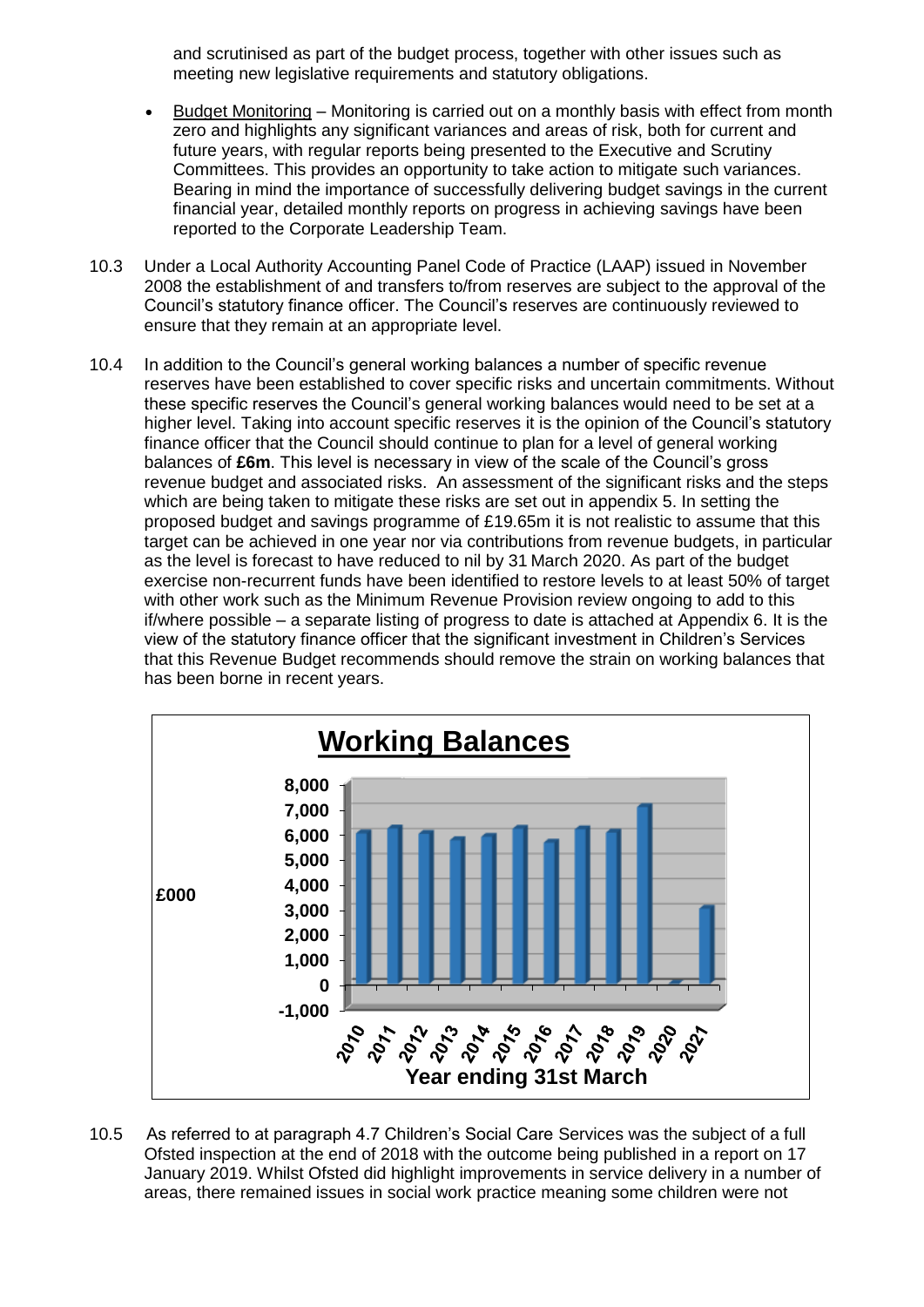always having their needs responded to in the right way or at the right time. The Secretary of State has subsequently appointed an Independent Commissioner who continues to work with Council officers and Members to determine the Council's capacity and capability to improve itself and will be recommending later this calendar year whether or not the evidence is sufficiently strong to suggest that long-term sustainable improvement can be achieved should operational control remain with the Council.

The Council has an improvement plan in place, which is under continuous review to ensure that positive changes happen at a faster pace. In order to deliver this and on a sustainable footing, this Revenue Budget proposes unprecedented investment in the service with £4,279,000 to address the additional staffing requirement, some 30% more children's social worker staffing than 12 months ago, and £10,108,000 to address the demographic demand pressures of children in need and the increasing intensity of care required – a total recurrent investment of **£14,387,000**. The upshot of this is that by next year Children's Social Care will represent 33% of the Council's revenue spend compared with 17% a decade earlier:



# **11. Capping**

- 11.1 Under schedule 5 of the Localism Act 2011 the Government introduced a requirement to hold a local referendum when proposed council tax increases are deemed excessive. On 20th December as part of the Provisional Local Government Settlement it was announced that an increased council tax referendum threshold of 4% would apply for 2020/21 (comprising 2% for expenditure on adult social care and 2% for other expenditure).
- 11.2 This flexibility is offered in recognition of inflationary pressures such as the raising of the National Living Wage and demographic changes which are leading to growing demand for adult social care and increased pressure on council budgets. A requirement of this flexibility is that the Council spends the additional funds raised through the Adult Social Care Precept on adult social care only.